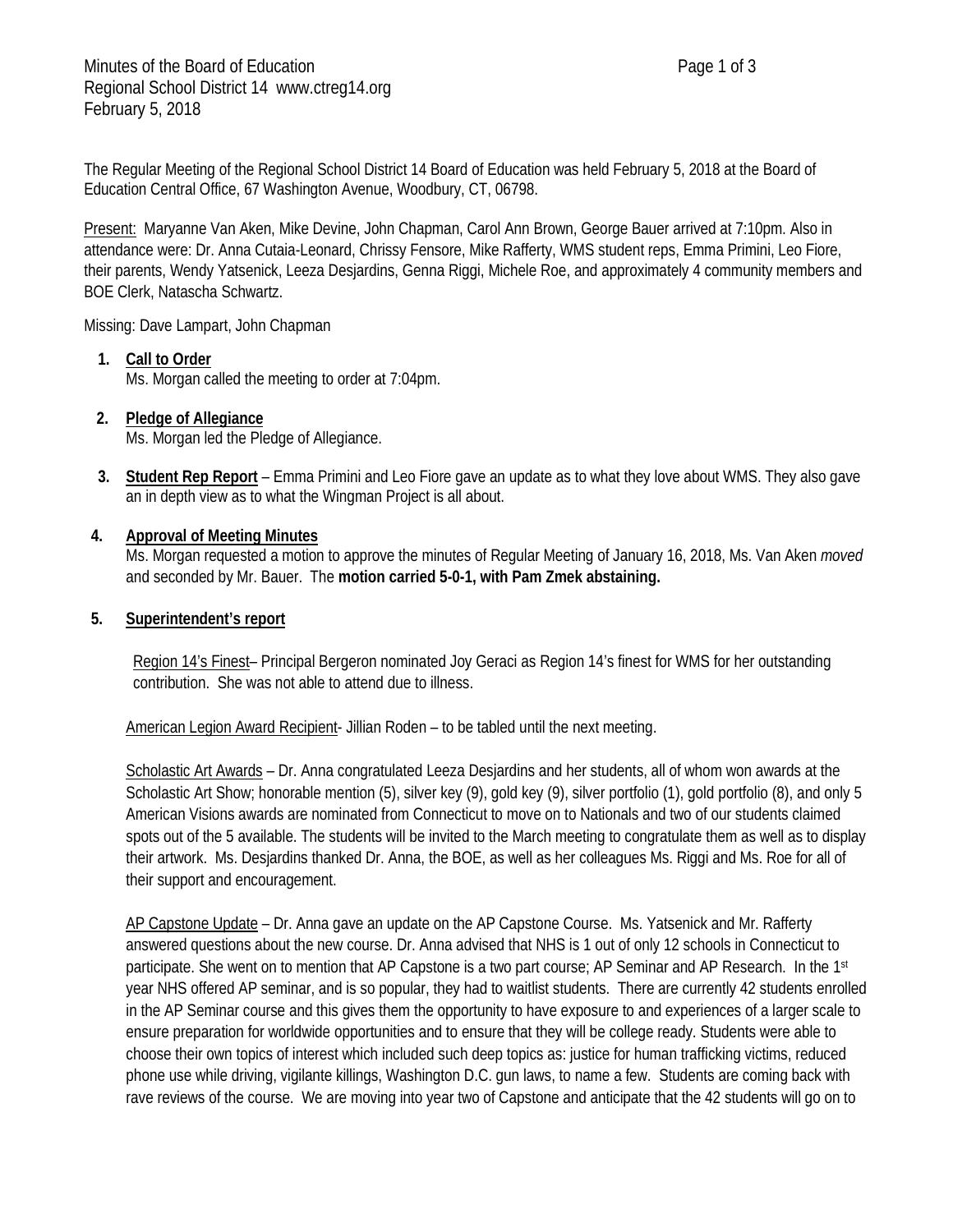AP Research next year and re-enrolling into seminar as well. The AP Capstone is a special designation that will benefit students from an admissions perspective, for those who are applying to Colleges. Mr. Rafferty advised that the course affords students who are passionate about something to delve right in. It's a gateway for any kids to get AP experience and hopefully in the near future that AP Capstone will be available to all students. NHS Senior Dean Jones, who is currently enrolled in the course explained what the AP Capstone process is and how wonderful it is.

Ms. Morgan asked how many students were wait listed and how can the region accommodate the rest of the students so that they don't miss out. Wendy Yatsenick advised that 7-8 students were waitlisted and the only way to do that is to add FTEs.

Superintendent's Corner- Dr. Anna was pleased to give some highlights as to what has been going on in the district since the last meeting. NHS and WMS to host the  $8<sup>th</sup>$  grade electives fair and it is a great was for the students to interact with teachers. They also had a vendor fair and offered a scholarship pizza party which is a great opportunity to motivate kids to apply for scholarships. BES & MES held their winter concerts with a chorus consisting of 75 students combined from both schools. It was a huge success and a wonderfully fulfilling moment and is proving results. Dr. Anna thanked the BOE for their continued support and trust in the arts. The region also hosted the Unified Basketball Game with Oxford and Region 12. The NHS National honor society inducted 42 more members, and lastly, Ms. Fensore held a 2 part parent workshop which was well attended.

# **Board Committee Reports**

Building Committee – as Mr. Chapman was not present, he will give his updated at the meeting

Community Relations - Ms. Zmek advised that the committee met tonight and began going over evaluations following the community forum and are digesting comments and concerns and common ground from each table. She also mentioned that the committee discussed giving out decals to business who support region 14 by hiring our students.

Safe Schools – Ms. Van Aken reported that the committee met on January 26 and discussed topics such as: SRO vacancy. She mentioned that they will be starting to look for candidates in the spring. They also discussed numbering of classrooms, budget items for the 2018-19 year, the possibility of putting social media monitoring back on table, NARCAN training for staff in schools, mental health 1<sup>st</sup> aid training, and finding a proper communication app between staff and students for better communication.

- **6. Board Chair Comments**  Ms. Morgan advised due to medical circumstances, Mr. Lampart will be calling into the next meeting.
- **7. Public Comment** Stephanie Chapman, Woodbury Resident, spoke to the effect that she would like to see the possibility of having a Para available at the Kindergarten level again. Her son went from being in a small classroom with only 12-13 children to 20 children and she feels there is a need to have a Para available.

#### **8. Old Business**

Ms. Van Aken *moved* that the Region 14 Board of Education approve version 2 of the 2018-19 school calendar, as presented. Seconded by Mr. Bauer. **The motion carried 6-0-0.**